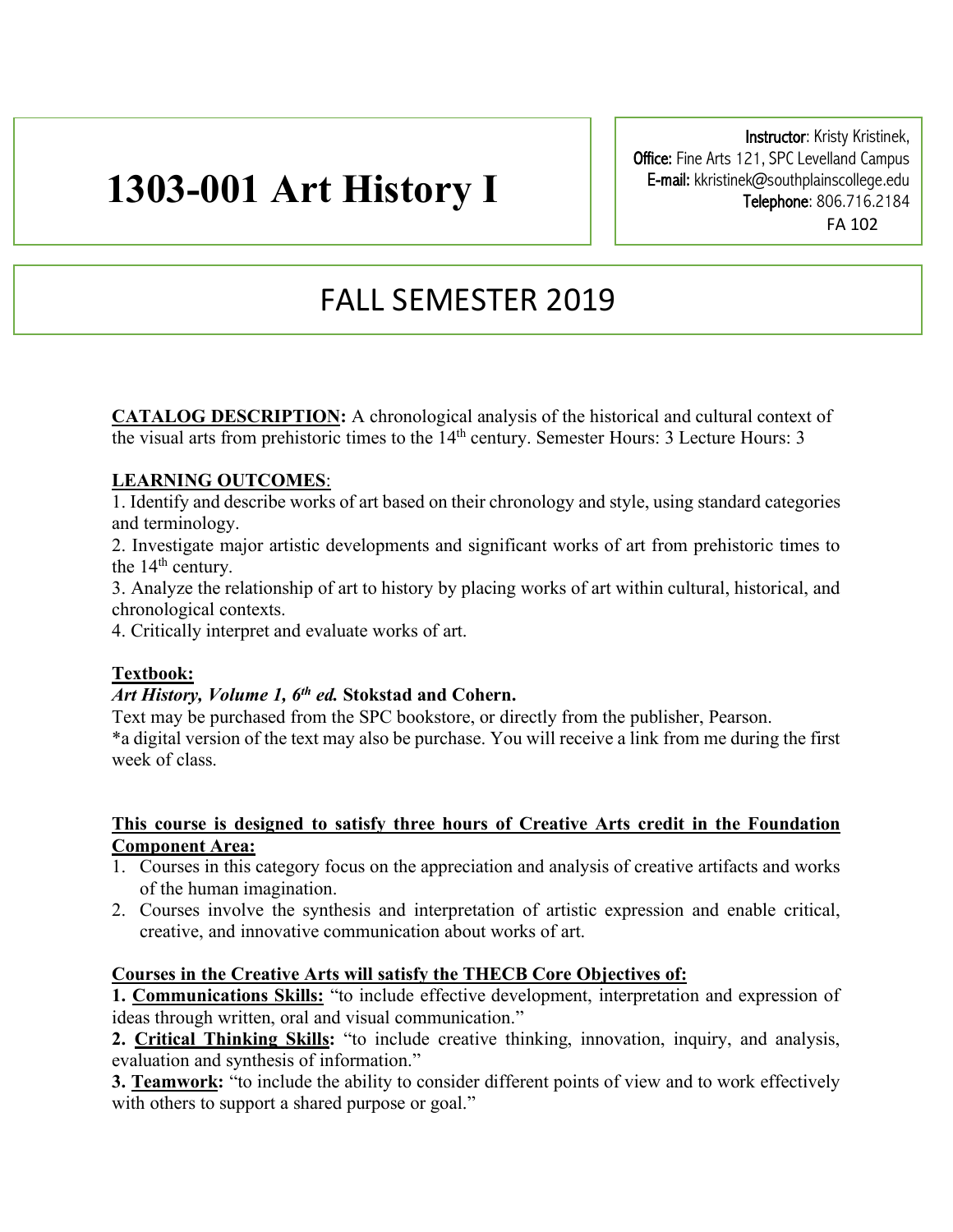**4. Social Responsibility:** "to include intercultural competence, knowledge of civic responsibility, and the ability to engage effectively in regional, national, and global communities."

# **GENERAL COURSE REQUIREMENTS:**

- 1. **Attendance**: student is required to attend for the entire class period, every class
- **2. Participation:** student is required to participate in class discussions, exercises, and field activities.
- **3. Absences /tardies:** student is expected to comply with my attendance policy. Two tardies equals one absence. Two (2) absences are permitted (use them wisely), after that each absence could result in the reduction of your final grade by one letter grade, 5 absences could result in student being dropped from the course. Tardy is arriving late, as well as leaving early; both in the same class would be considered an absence. Sleeping in class will be regarded as an absence. In addition to calling role, a sign-in sheet will be circulated at the beginning of each class, it is your responsibility to signin every class. **SIGN-IN EVERY CLASS!!!**
- **4. Preparation:** student should come to class prepared, having read the materials assigned, take notes and come prepared with the necessary materials to engage in class.
- 5. **Discipline**: every student in the class has the right to be in the class and is therefore entitled to an optimal learning environment. Disruption of that environment will be dealt with by first a warning, second a conference, third a dismissal from class and last, expulsion from the course. Disruptions include but are not limited to: behavior and or speech inappropriate to the classroom, excessive talking, especially which interrupts the lecture or class activity. Please no cell phones in the classroom.
- 6. **Attitude:** student is expected to have an attitude conducive to learning; a cooperative and open-minded attitude is essential to learning about something that is new to you. In this class you will be visual art historians.
- 7. **Commitment to the course:** 1.5 hours in class per week, in addition to 4.5 hours of work outside of class are required (perhaps more). Outside class work will include completion of the readings, research and other assignments. Come to class prepared, and stay for the entire class- you have a contract with me for this time.
- 8. **Teamwork:** this course emphasizes group activities; members of the group are graded on their group and individual contributions to presentations. Non- presenting groups will be graded on their participation in the discussions following the presentations.
- 9. **ART:** this class deals with artworks from other periods and cultures, there may be some images or themes discussed that may be offensive to some students. Please feel free to calmly discuss and defend your point of view. Please recognize though, not everyone thinks and believes alike. It is best to keep an open mind when viewing art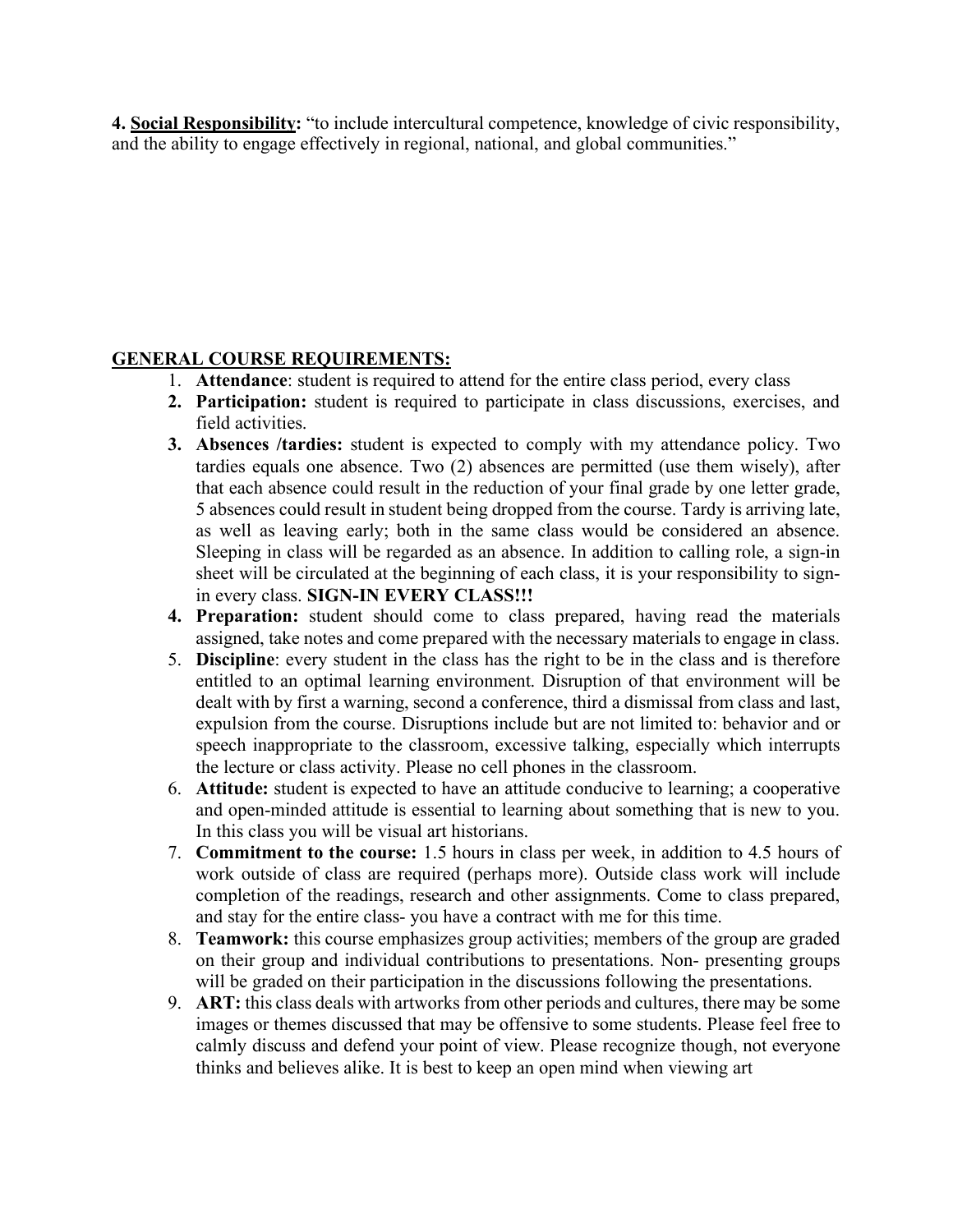**GRADING SCALE: 100-90: A 89-80: B 79-70: C 69-60: D 59 & below: F \*grades will be posted on Blackboard for your convenience** 

#### **GRADING CRITERIA:**

*Participation- 10% Test 1- 20% Test 2- 20% Test 3- 20% 2 Group Critiques/ Gallery Visits- 10% Final Exam: 20% \*date to be announced*

### **ACADEMIC HONESTY POLICY:**

The faculty is strongly committed to upholding standards of academic integrity. These standards, at the minimum require that students never present the work of others as their own. CHEATING WILL NOT BE TOLERATED.

#### **DIVERSITY STATEMENT:**

In this class, the teacher will establish and support an environment that values and nurtures individual and group differences and encourages engagement and interaction. Understanding and respecting multiple experiences and perspectives will serve to challenge and stimulate all of us to learn about others, about the larger world, and about ourselves. By promoting diversity and intellectual exchange, we will not only mirror society as it is, but also model society as it should and can be.

#### **ADA Statement:**

#### **SPC Standard Disability Statement**

Students with disabilities, including but not limited to physical, psychiatric, or learning disabilities, who wish to request accommodations in this class should notify the Disability Services Office early in the semester so that the appropriate arrangements may be made. In accordance with federal law, a student requesting accommodations must provide acceptable documentation of his/her disability to the Disability Services Office. For more information, call or visit the Disability Services Office at Levelland (Student Health & Wellness Office) 806-716- 2577, Reese Center (Building 8) 806-716-4675, or Plainview Center (Main Office) 806-716- 4302 or 806-296-9611.